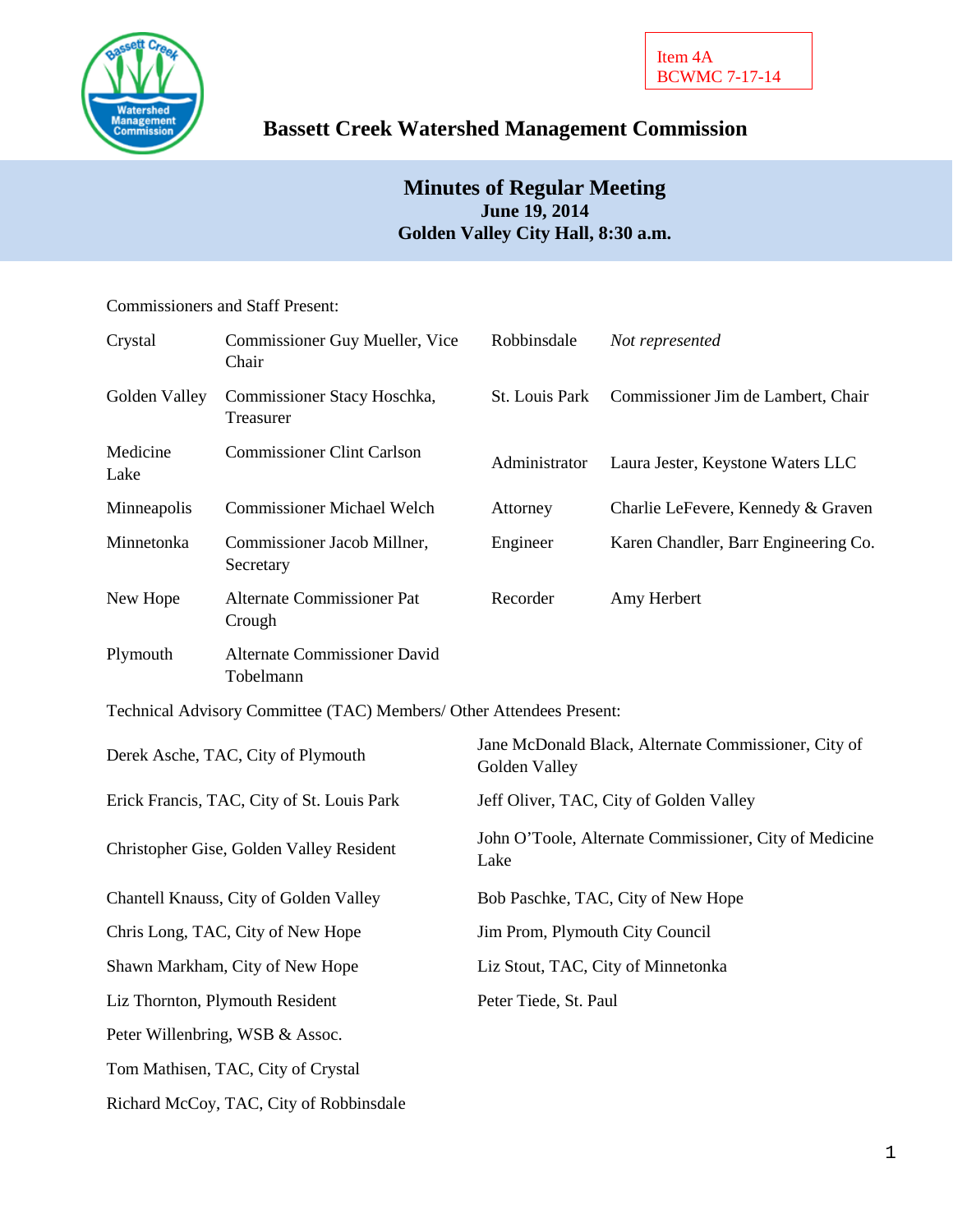#### **1. CALL TO ORDER AND ROLL CALL**

On Thursday, June 19, 2014, at 8:35 a.m. in the Council Conference room at Golden Valley City Hall, Chair de Lambert called to order the meeting of the Bassett Creek Watershed Management Commission (BCWMC) and asked for roll call to be taken. The Cities of Minnetonka and Robbinsdale were absent from the roll call.

#### **2. CITIZEN FORUM ON NON-AGENDA ITEMS**

No items were brought forward.

#### **3. AGENDA**

Commissioner Tobelmann moved to approve the agenda. Commissioner Welch seconded the motion. Upon a vote, the motion carried 7-0 [Cities of Minnetonka and Robbinsdale absent from vote].

*[Commissioner Millner arrives.]*

#### **4. CONSENT AGENDA**

Commissioner Welch offered praise to Ms. Herbert for the press release on Wirth Lake delisting and noted the importance of the lake being removed from the Impaired Waters List. He then moved to approve the Consent Agenda. Commissioner Mueller seconded the motion. Upon a vote, the motion carried 8-0 [City of Robbinsdale absent from vote].

[The following items were approved as part of the Consent Agenda: the May 15, 2014, Commission Meeting minutes, the monthly financial report, the payment of the invoices, approval to submit press release on Wirth Lake delisting to media outlets; and, approval of proposed 2015 operating budget and order submittal to cities for review and comment.]

The general and construction account balances reported in the Financial Report prepared for the June 19, 2014, meeting are as follows:

| <b>Checking Account Balance</b>                            | \$687,369.60       |
|------------------------------------------------------------|--------------------|
| TOTAL GENERAL FUND BALANCE                                 | \$687,369.60       |
| <b>TOTAL CASH &amp; INVESTMENTS ON-</b><br>HAND $(5/7/14)$ | \$2,610,132.45     |
| CIP Projects Levied – Budget Remaining                     | $(\$2,872,218.23)$ |
| <b>Closed Projects Remaining Balance</b>                   | $(\$262,085.78)$   |
| 2013 Anticipated Tax Levy Revenue                          | \$9,662.09         |
| 2014 Anticipated Tax Levy Revenue                          | \$895,000.00       |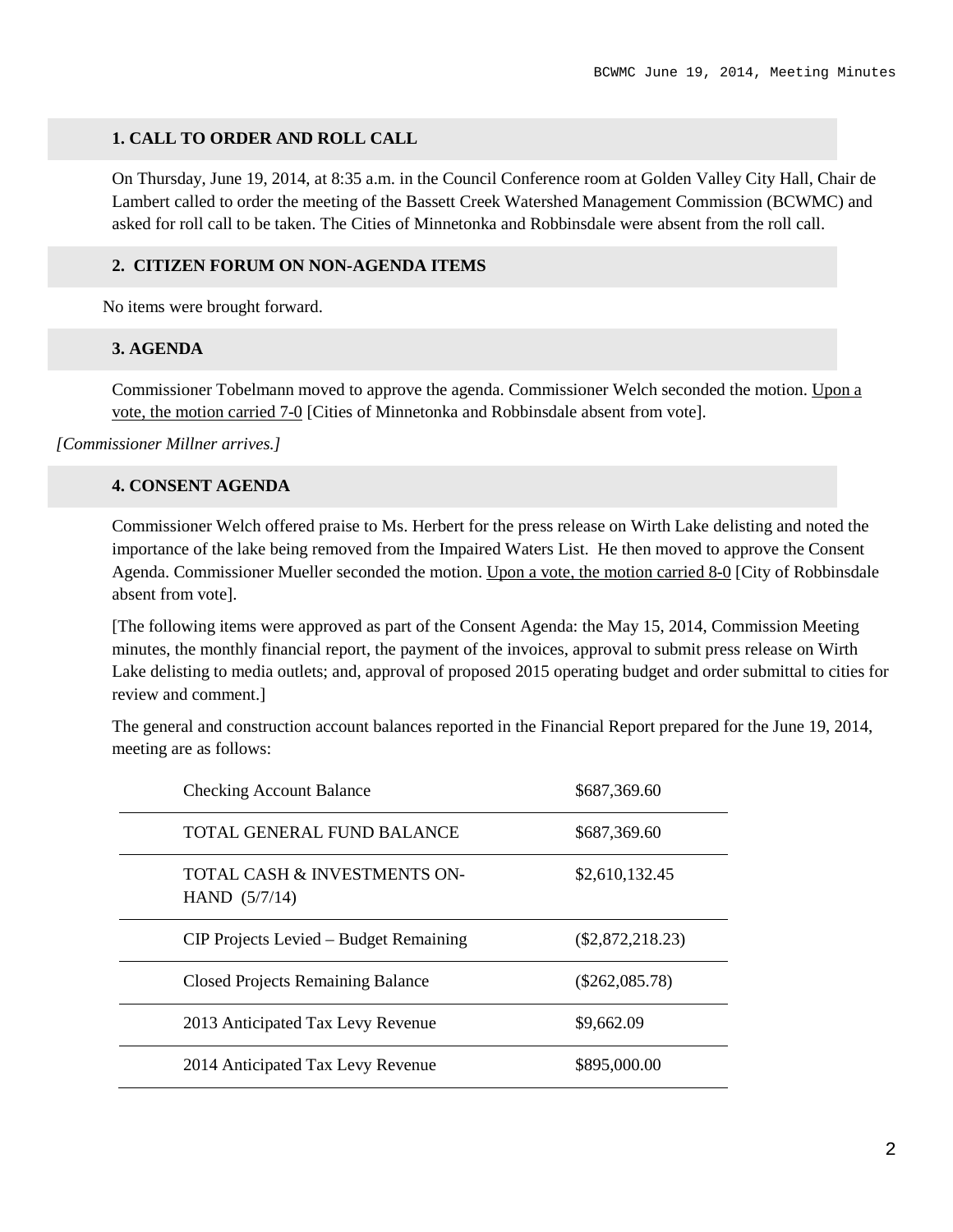#### **5. PUBLIC HEARING**

**A. Consider Comments from Public on Major Plan Amendment:** The Amendment proposes to add to the Capital Improvement Program (CIP) a project for 2015 (CR2015) to restore approximately 1.8 miles of the Main Stem of Bassett Creek from  $10<sup>th</sup>$  Avenue to Duluth Street in the City of Golden Valley.

Chair de Lambert opened the public hearing. Ms. Chandler provided a brief overview of the project and the feasibility study. Chair de Lambert called for comments. Upon hearing no comments, Chair de Lambert closed the public hearing.

#### **6. BUSINESS**

**A. Consider Approval of Final Feasibility Study for 2015 Main Stem Restoration Project, Golden Valley (CR2015)**

Engineer Chandler reported that all of the Commission Engineer's comment and concerns had been addressed by the City of Golden Valley and its contractor for the project, WSB and Associates, so there are no suggested changes to the feasibility study.

There was discussion about how WSB and Associates reached the estimate that the project would remove 30 pounds of phosphorous per year over the life of the project. Mr. Willenbring explained that the project would remove an estimated 60 to 100 pounds at implementation and an estimated 0 pounds per year at year 30. He said that given this information, WSB estimated that over the life of the project the annual phosphorous removal would be 30 pounds. Mr. Willenbring provided further details on the cost-benefit analysis process for erosion projects and for this specific project. He responded to questions about what would cause the degradation of the project. He addressed the degradation of soft armoring techniques such as planted vegetation due to the development over time of the canopy, which eventually shades out some of the project's vegetation.

Commissioner Mueller said that he would like more study done on the vegetation used in the soft armoring. Chair de Lambert remarked that the project will go through a design process in which the Commission will have opportunity to provide input.

Mr. Oliver gave an explanation of the City's process for reaching out to the property owners and summarized the feedback received to-date by some of the property owners affected by this proposed project. He said that almost exclusively the property owners are supportive of the project and are open to the techniques proposed by the project.

Mr. Willenbring stated that the feasibility study could be revised to indicate a range of phosphorous removal instead of the estimated 30 pounds per year.

Commissioner Welch agreed that there will be opportunity to provide comments during the design phase, but he believes that the earlier that comments and direction are provided, the better. He raised his concern that his previous request that that the feasibility study prioritize the sites in terms of most severe erosion to less severe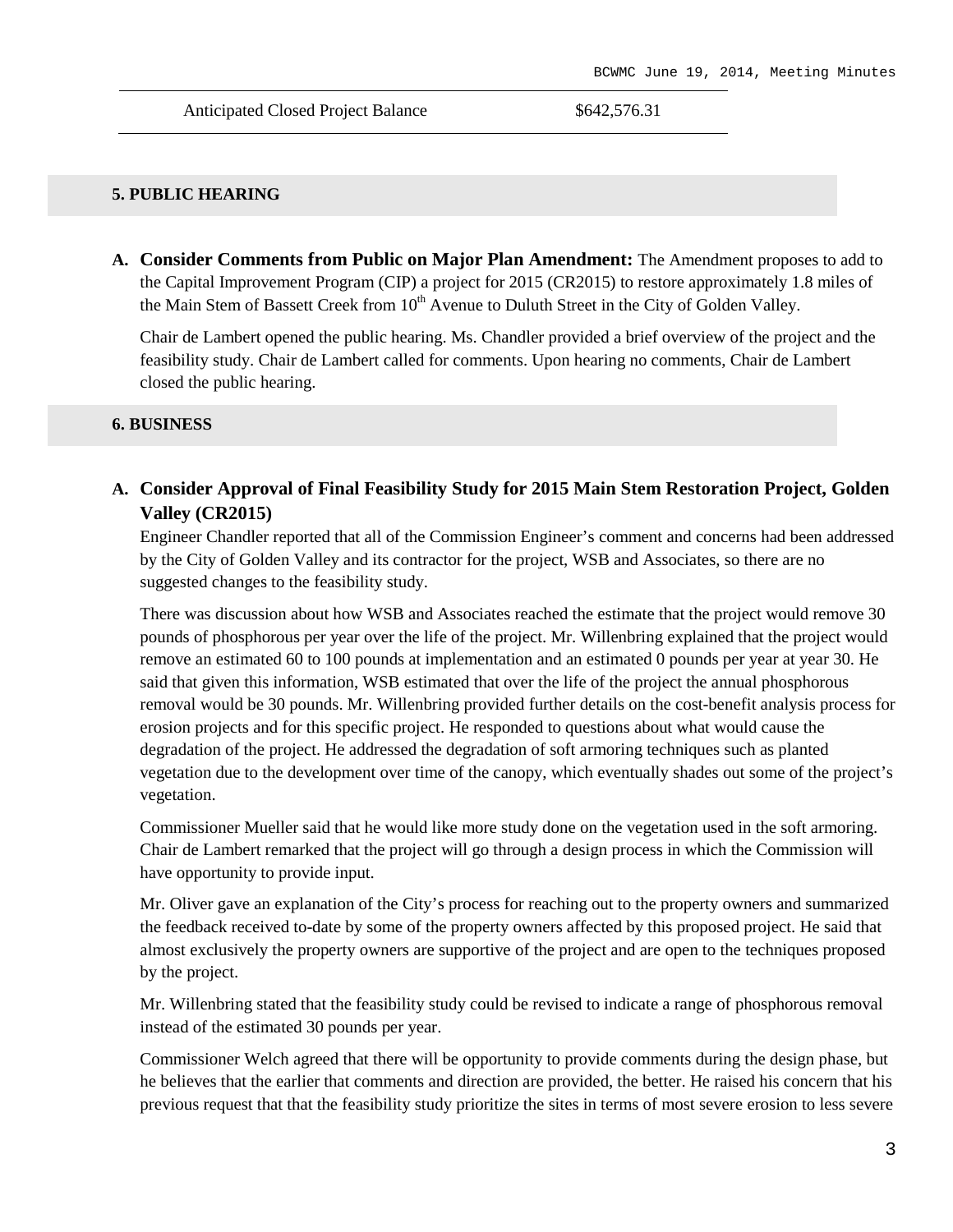was not addressed in the study. Commissioner Welch said that he also was looking for the feasibility study to include numerical data that showed the erosive forces at work at each of the proposed sites so that there would be data upon which to base the recommendation for the restoration techniques for each site. He also brought up the point that there needs to be a process for the Commission, through the City of Golden Valley, to communicate to the property owners the best methodology for stabilizing the bank for each particular site.

Commissioner Welch raised the issue that the feasibility study offers two options: hard armoring and soft armoring. He said the study presents the options as if one direction or the other needs to be taken, and if the soft armoring direction is taken then a lot of trees need to be removed. Commissioner Welch added that it seems like there is a hybrid option, but it is not discussed in the feasibility study.

Mr. Oliver responded that the City goes out and looks at each individual property and the solution for each site falls somewhere between the two options of hard armoring and soft armoring.

There was a lengthy discussion. Mr. Asche said that the cities need to provide the message that the project needs to work within specific parameters. Mr. Willenbring noted he understood the Commission would like the stream to be as natural as possible and most homeowners want the same. Mr. Oliver noted that when they talk with homeowners onsite, they start with a recommendation for stabilization techniques and go from there. There was additional discussion.

Commissioner Welch again raised the fact that the feasibility study doesn't include a summary of the erosive forces exerted at each of the sites nor a prioritization of the sites based on that data. Mr. Willenbring listed factors in addition to erosive forces that play a part in determining the methodologies for the sites. He mentioned access to the slope and considerations of how easy it would be to maintain the site post-build, how close any existing structures are to the site, the light exposure, and the direction the slope faced. He described the considerations of changes to the creek's flood stage and said that the project cannot raise the cross section and increase the flood stage.

The Commission continued its discussion.

Commissioner Welch moved to approve the feasibility study on the condition that the 50% design includes a prioritization of the sites and also includes the draft ideal design for each site and at the best level of detail possible. Commissioner Mueller seconded the motion. Upon a vote, the motion carried 7-0 [Cities of Medicine Lake and Robbinsdale absent from vote].

#### **B. Discuss Timeline and Status of 2016 Projects in Golden Valley, New Hope, and Minneapolis**

Administrator Jester reported that the City of Minneapolis has communicated to the Commission that the Bryn Mawr water quality improvement project in Minneapolis slated for 2016 probably cannot move forward at this time for various reasons. She said that the City of Minneapolis would like to defer the project to a later year because of the upcoming Minneapolis Park and Recreation Board master planning process for the park. Administrator Jester said that the City of Minneapolis hopes to bring a new project to the TAC for its consideration for the Commission's 2017-2021 CIP.

Administrator Jester updated the Commission on the proposed Honeywell Pond Expansion project. She said that the project was intended to coincide with reconstruction of Douglas Drive in the area, which is a county/federal project. She indicated the water quality project needs to be designed by June 2015. Administrator Jester explained that this timeline is well ahead of the Commission's normal CIP process for 2016 projects and the City of Golden Valley is requesting that the Commission allow an accelerated CIP process. She described the proposed accelerated timeline, which includes starting the Major Plan Amendment process this September.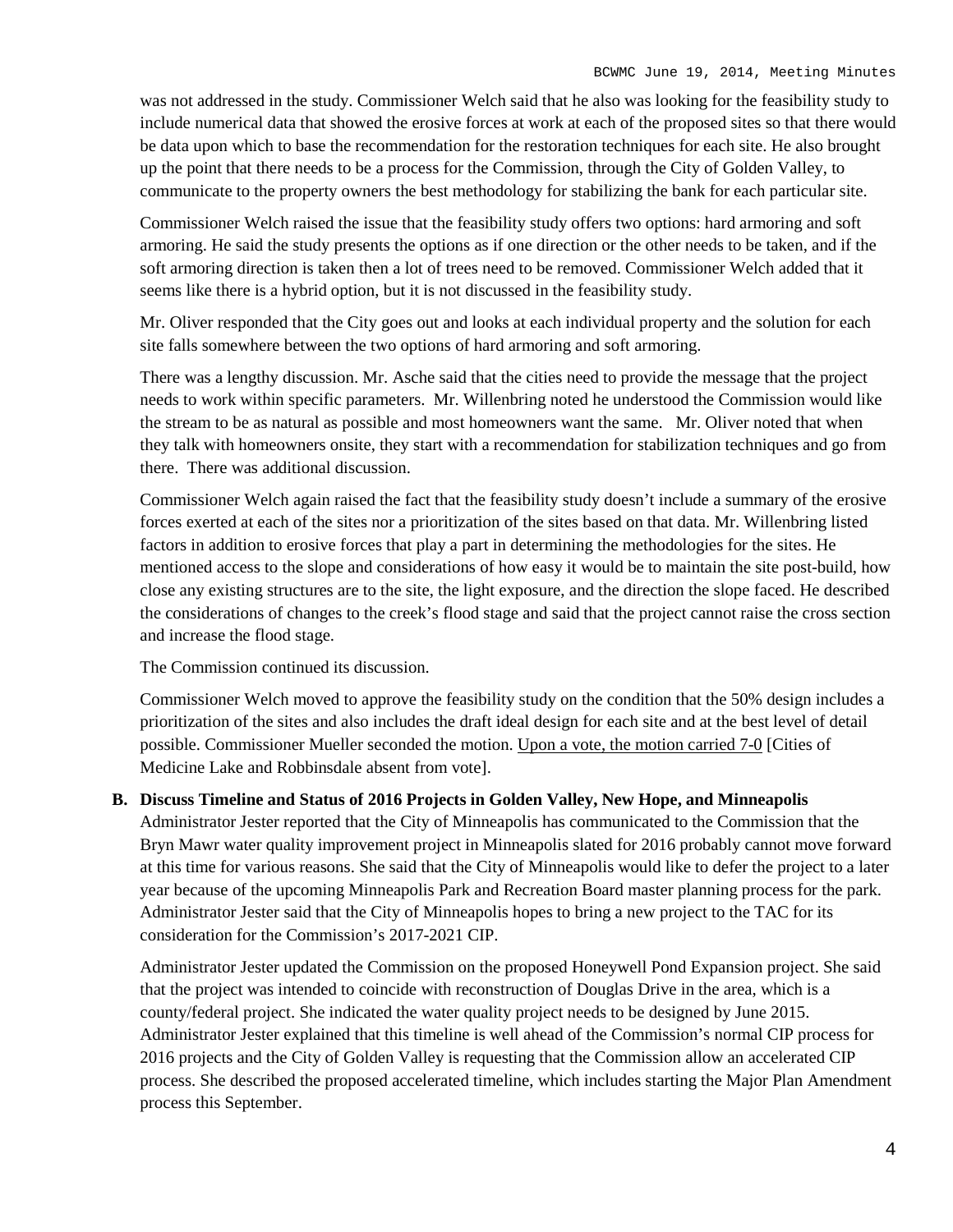There was discussion of what the project will include and if there would be any problems arising from accelerating the project.

Administrator Jester reported that the City of New Hope indicated it can match the timeline for completion of the feasibility study for their 2016 project so that only one Major Plan Amendment would be needed.

Commissioner Mueller moved to proceed in the manner described by Administrator Jester to accelerate the CIP process. Commissioner Millner seconded the motion. Upon a vote, the motion carried 7-0 [Cities of Medicine Lake and Robbinsdale absent from vote].

## **C. Consider Agreement with City of Golden Valley for Development of Feasibility Study for Honeywell Pond Expansion Project**

Administrator Jester presented the agreement. Commissioner Hoschka moved to approve the agreement with the City of Golden Valley. Commissioner Millner seconded the motion. Upon a vote, the motion carried 7-0 [City of Robbinsdale absent from vote. City of Minneapolis abstained from the vote.]

### **D. Update on Meeting with Medicine Lake City Council and Joint Powers Agreement Signatories**

Administrator Jester reported that seven member cities have signed the Joint Powers Agreement (JPA) amendment. Commissioner Welch noted that he met with a member of the Minneapolis City Council to recommend that the City sign the 10-year JPA amendment, and the council member has directed its staff to write a recommendation to the same effect for the consideration of the Minneapolis City Council.

Administrator Jester provided an overview of the meeting with the Medicine Lake City Council. She reported that the City of Medicine Lake has agreed to sign a five-year JPA, and she read aloud the email to the Commission from Medicine Lake Mayor Gary Holter asking that the Commission request that the other eight cities agree to a 5-year JPA.

Plymouth City Council Member Jim Prom provided comments and said that he and the mayors of Golden Valley and New Hope are hoping to meet with members of the Medicine Lake City Council in the next few weeks to further discuss the matter of the JPA.

Attorney LeFevere recommended that the Commission decide how it will respond to the City of Medicine Lake's request. He provided a variety of options for the Commission to consider. There was lengthy discussion.

Commissioner Carlson moved that the other eight BCWMC commissioners present to their city councils the option of a five-year JPA. Commissioner Tobelmann seconded the motion, but upon his further understanding of the motion, he withdrew his second. The motion failed to get a second.

In response to the issues being discussed, Attorney LeFevere raised the option of the Commission writing two letters to the City of Medicine Lake. He said one letter could address the public policy issue of a five-year JPA versus a ten-year JPA, and the other letter could address the water level of Medicine Lake.

After further discussion, the Commission's final direction to staff was for Attorney LeFevere to prepare a letter in response to Medicine Lake's proposed 5-year JPA and to bring the letter back to the Commission for review and approval at the July BCWMC meeting. Commissioner Welch volunteered to assist staff in the preparation of the letter. The Commission directed Administrator Jester to communicate to the City of Medicine Lake that the Commission is taking the City of Medicine Lake's comments under consideration and the Commission's legal counsel is drafting a response for Commission review at its monthly meeting in July.

## **E. Discuss Steps Needed to Prepare for Possible Commission Dissolution**

Mr. LeFevere explained that the JPA expires on December 31, 2014, and said this doesn't mean that an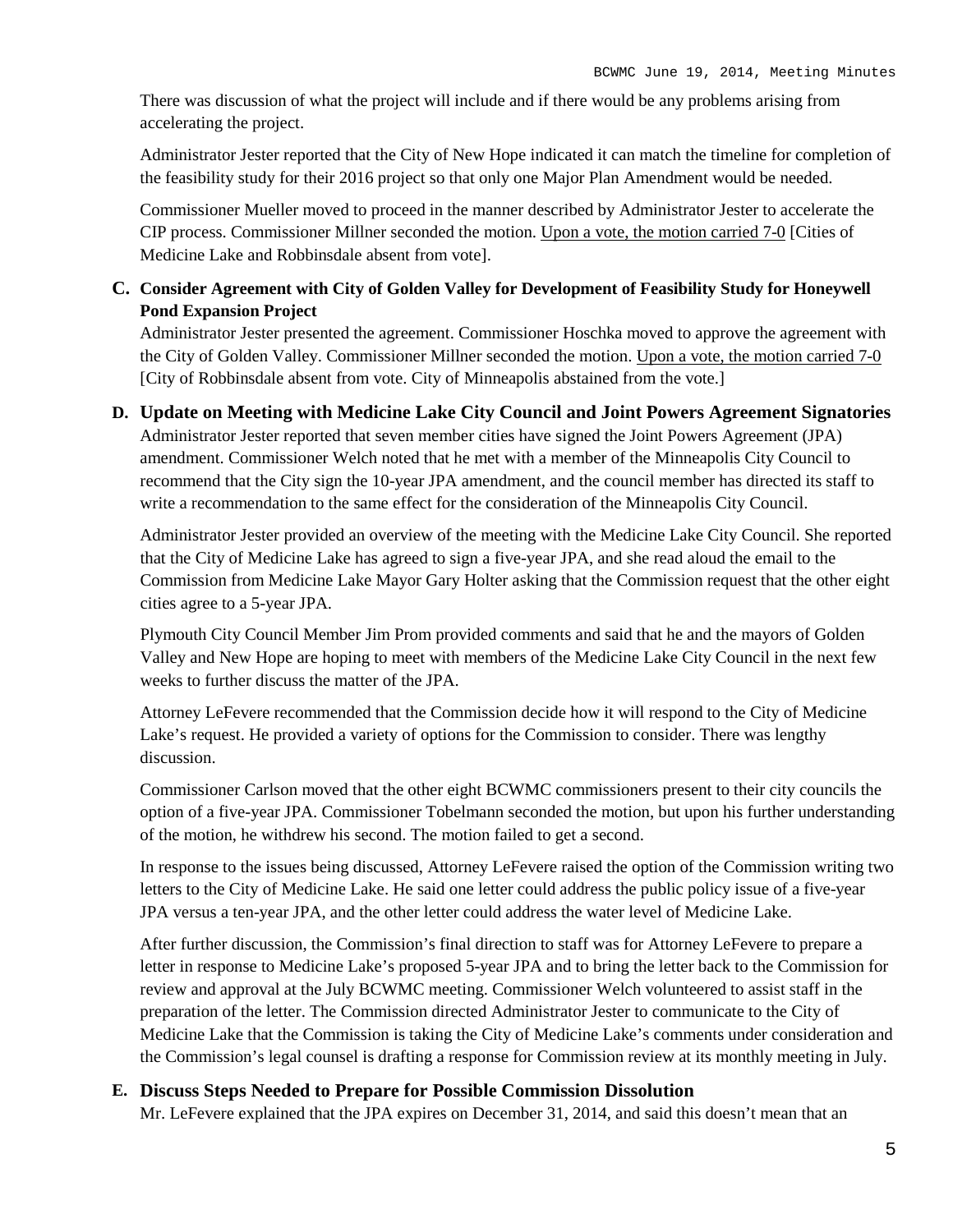agreement can't be reached after that date; however, doing so would be more complicated than reaching an agreement prior to the JPA expiration. He asked if the Commission wished to continue business as usual (including watershed management plan development). He said that the Commission also should address if it wants to direct staff, the Administrative Services Committee, or appoint another committee to begin planning for dissolution.

Mr. LeFevere addressed the idea that there may be some activities that the cities would want continued, at least until a watershed district is formed, such as monitoring and cooperative education efforts. He described the process for this (i.e., would require a new and separate JPA amongst the willing cities) and raised issues for the Commission's consideration in such a process.

There was discussion.

#### *[Commissioner Millner departs the meeting.]*

Commissioner Welch said that the Commission needs to take action in July and so the Commission needs action items and specific steps ready for consideration at the July meeting. Commissioner Welch said that next month the Commission needs to notify the member cities regarding the cities' legal responsibilities the Commission provides assistance with and that such assistance may not be available after December  $31<sup>st</sup>$ . He continued by saying the Minnesota Board of Water and Soil Resources (BWSR) and Hennepin County should be informed as well. He recommended that the Commission direct its Engineer, Administrator, and Legal Counsel to prepare such notifications for consideration at the Commission's July meeting.

Administrator Jester said that staff would like direction on whether to continue business as usual. Commissioner Welch recommended that the Commission continue business as usual. There was discussion.

Commissioner Hoschka moved to approve the Commission continuing business as usual. Commissioner Welch seconded the motion with the friendly amendment that Administrator Jester handles some more minor details such as number of watershed maps to print, etc. Commissioner Hoschka approved the friendly amendment. Upon a vote, the motion carried 7-0 [City of Minnetonka and Robbinsdale absent from vote].

Attorney LeFevere asked if the Commission wants staff and the Administrative Services Committee, or whichever group the Commission directs, to put together a letter, a game plan, a list of factors, recommendations, and guidelines to start the process. Chair de Lambert directed staff to prepare the information described by Attorney LeFevere. Chair de Lambert stated that if there is time, the Administrative Services Committee could meet with Attorney LeFevere and Administrator Jester prior to the July meeting to discuss the information.

#### **F. Consider TAC Recommendations**

#### **i. Buffer Policies for Next Generation Watershed Management Plan**

Mr. Asche summarized that the TAC supports buffers and including buffers in the Next Generation Plan. He described the need for flexibility in applying buffers and explained that some additional details are needed. Administrator Jester added that the TAC's recommendation went to the Plan Steering Committee and is not in front of the Commission as an action item.

Mr. Asche provided more details on the buffer rules the TAC discussed. There was discussion. Administrator Jester said that this topic will be part of the Commission's next workshop on the plan.

#### **ii. CIP Process Improvement**

Mr. Asche explained that the TAC suggests that project managers provide periodic updates to the Commission with regard to the Commission's CIP projects. He said that the content still needs to be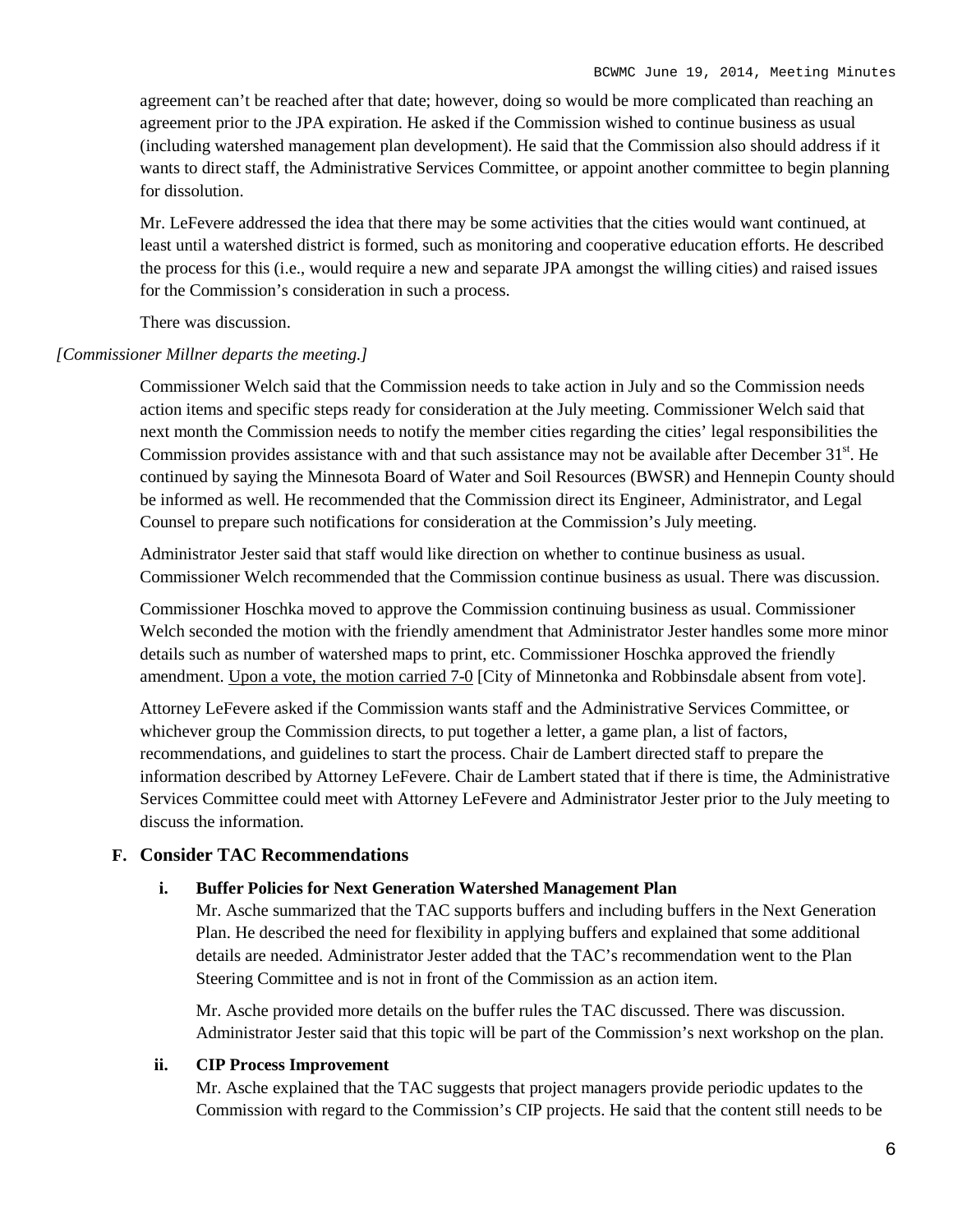worked out. Mr. Asche said that the TAC also recommends a final report process for CIP projects. He said the TAC envisions a one- to two-page report with bullet points and maybe a few photos. He said the intent is to use the final report as a learning tool. Mr. Asche stated that every time there are steps added to the process its takes time and resources away from the project itself, whether that involves city staff or Commission staff. Mr. Asche added that it is important for the Commission to get the information it needs when it needs it, and it's important to keep the process succinct and continue moving forward.

## *[Commissioner Hoschka departs the meeting. Alternate Commissioner Jane McDonald Black assumes voting role for City of Golden Valley]*

Commissioner Tobelmann asked if the TAC envisions a standard template for the final report. Mr. Asche responded yes. Commissioner Welch said that he takes umbrage at the idea that reporting on the projects takes away from the projects. He stated that the Commission is a public body that levies \$1,000,000 per year from the taxpayers. He said that the Commission has a giant responsibility to be accountable for those funds. There was discussion.

Mr. Asche and Mr. Oliver both made remarks regarding how the reporting process can be designed so that the cities take on the communication piece without putting the burden on the Commission staff. Commissioner Welch said that he can't think of a more important function for the Commission Engineer than to be involved in the Commission's capital projects. Mr. Oliver commented that if the process is designed to spend money on the engineering twice, then that process needs to be revisited.

Commissioner Tobelmann recommended that the Commission head down the path that the TAC is recommending for a year and then evaluate whether there are gaps and if there are, the Commission will address them at that time.

There was further discussion. Ms. Stout noted that the TAC's discussion didn't raise the idea of lessening the role of the Commission Engineer but focused on the construction phase of CIP projects and how the Commission's knowledge of the construction phase could be increased. She said that the cities have day-to-day knowledge of the construction phase, which is why the TAC believes it is a much more efficient structure for the member cities to report on the construction rather than the Commission Engineer spending additional time to be brought up to speed on the day-to-day status of the construction.

Vice Chair Mueller reminded the group that the Commission Engineer could be asked for input on a particular project at any point in the process. Chair de Lambert noted that these were steps in the right direction.

#### **iii. Use of Channel Maintenance Funds by City of Golden Valley**

Administrator Jester provided a summary of the City of Golden Valleys request for use of BCWMC Channel Maintenance Funds.

Commissioner McDonald Black moved to approve the TAC's recommendations as listed in the June 9, 2014, TAC memo, including the two recommendations for the CIP process improvement reporting progress and outcomes to the Commission— and the recommendation that the Commission approve Channel Maintenance Funds of up to \$90,000 for the City of Golden Valley for streambank stabilization work on the Bassett Creek Main Stem. Alternate Commissioner Crough seconded the motion. Upon a vote, the motion carried 7-0 [City of Minnetonka and Robbinsdale absent from vote].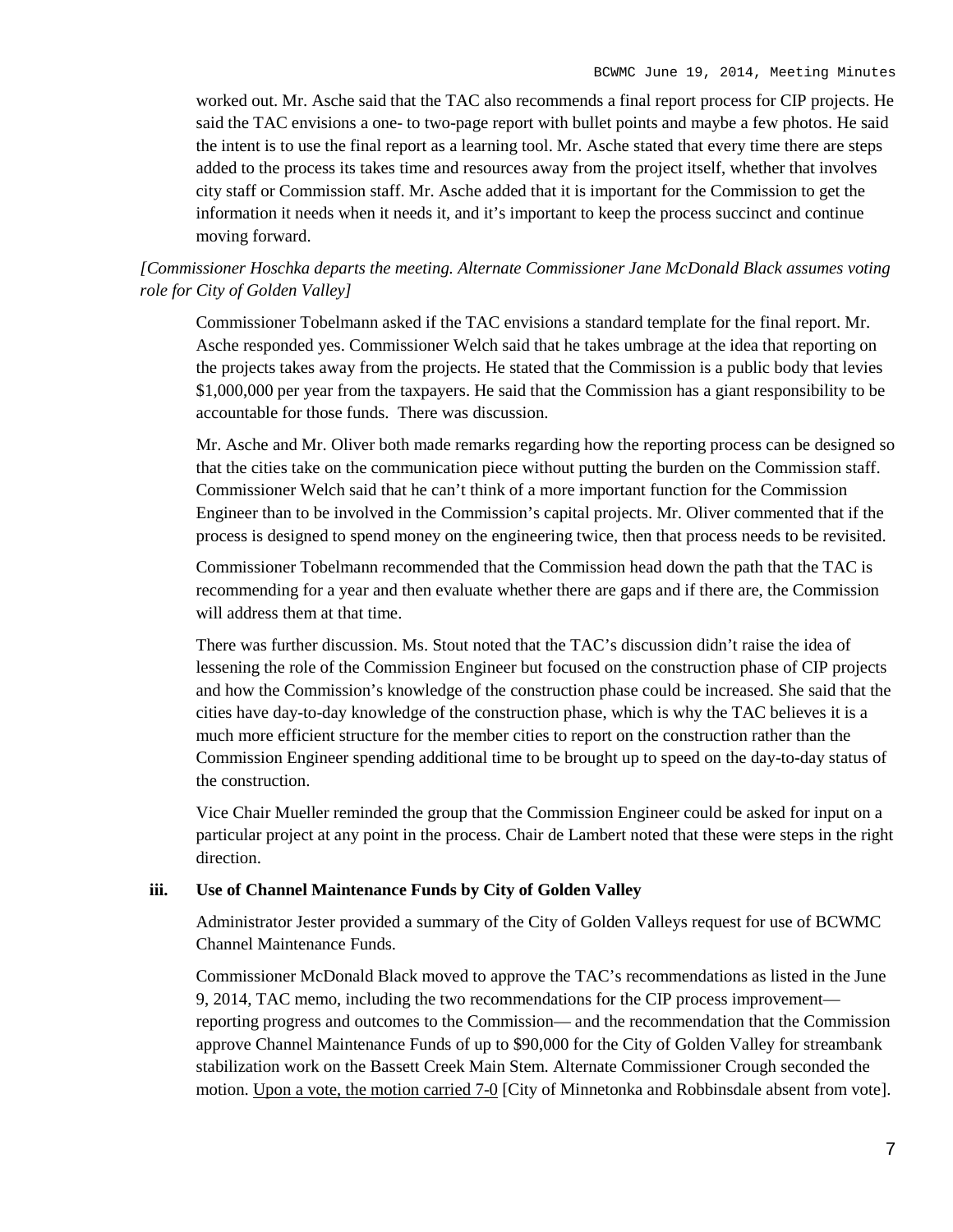#### **G. Update on Next Generation Watershed Management Plan Development**

Administrator Jester reported on the recent and future meetings with the Plan Steering Committee as the committee continued to work on developing policies. Administrator Jester said that a Commission workshop hopefully will take place in August, and she believes that the plan will go out for comments in October as scheduled.

#### **H. NEMO Workshop on the Water**

Administrator Jester made an announcement about the July NEMO event on Lake Minnetonka and said that she would email the event details to the Commission.

#### **I. Debrief on Watershed Tour**

Administrator Jester summarized the May watershed tour. She reported that the Metropolitan Council has reported that the trend analysis on the WOMP station data indicates that over the last 14 years the level of phosphorus and sediment in the creek is decreasing. However, chlorides are on the rise and pose a significant water quality issue for the creek.

#### **J. Update on Watershed Map**

Administrator Jester showed a thumbnail example of the map and asked for comments. She said that she and Chair de Lambert will review the Commission's contract with Hedberg maps regarding printing and will discuss and decide on the number of maps that the Commission will order to be printed.

## **7. COMMUNICATIONS**

#### **A. Administrator:**

- **i.** Administrator Jester noted that she's getting updates from member city staff on the status of the Commission's CIP projects and she will include updates in the Administrator's Reports.
- **B. Chair:** No Chair Communications
- **C. Commissioners:** No Commissioner Communications
- **D. TAC Members:** No TAC Communications
- **E. Committees:** No Committee Communications
- **F. Legal Counsel:** No Legal Communications
- **G. Engineer:** No Engineer Communications

#### **8. INFORMATION ONLY (Available at**

**http://www.bassettcreekwmo.org/Meetings/2014/2014-June/2014JuneMeetingPacket.htm)**

- A. Grant Tracking Summary and Spreadsheet
- B. WCA Notices, Plymouth
- C. WMWA April and May Meeting Minutes